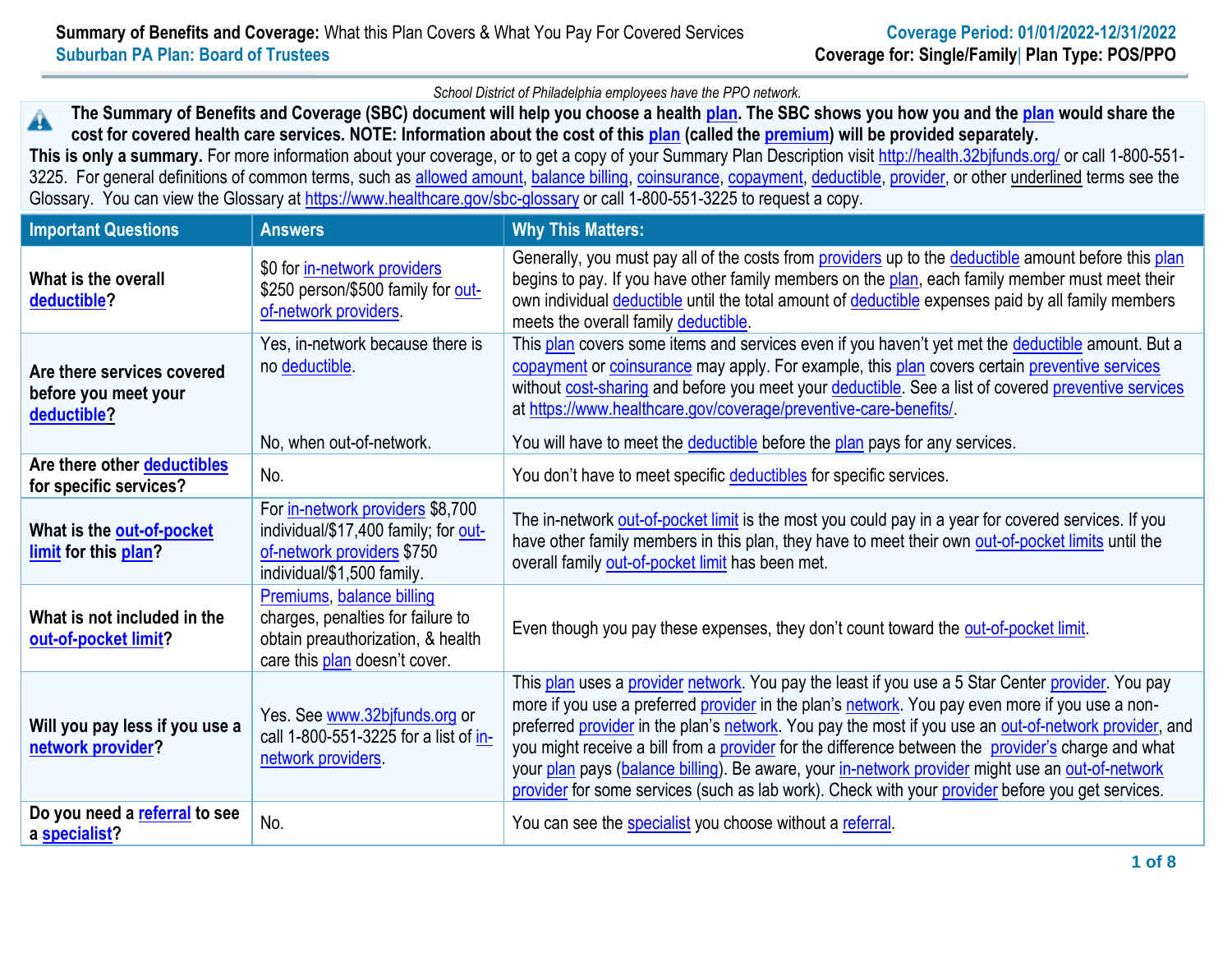All **[copayment](https://www.healthcare.gov/sbc-glossary/#copayment)** and **[coinsurance](https://www.healthcare.gov/sbc-glossary/#coinsurance)** costs shown in this chart are after your **[deductible](https://www.healthcare.gov/sbc-glossary/#deductible)** has been met, if a **[deductible](https://www.healthcare.gov/sbc-glossary/#deductible)** applies. Ţ

|                                                              |                                                      |                                                                        | <b>What You Will Pay</b>                                                                                                                       |                                                            |                                                                 |                                                                                                                                                                                                                                                                                                                                                                                                                                                                                                                                                                                                |
|--------------------------------------------------------------|------------------------------------------------------|------------------------------------------------------------------------|------------------------------------------------------------------------------------------------------------------------------------------------|------------------------------------------------------------|-----------------------------------------------------------------|------------------------------------------------------------------------------------------------------------------------------------------------------------------------------------------------------------------------------------------------------------------------------------------------------------------------------------------------------------------------------------------------------------------------------------------------------------------------------------------------------------------------------------------------------------------------------------------------|
| <b>Common</b><br><b>Medical Event</b>                        | <b>Services You May</b><br><b>Need</b>               | <b>5 Star Center</b><br><b>Provider</b><br>(You will pay<br>the least) | In-network<br><b>Preferred</b><br>Provider*                                                                                                    | <b>In-network</b><br>Non-<br><b>Preferred</b><br>Provider* | Out-of-network<br><b>Provider</b><br>(You will pay the<br>most) | Limitations, Exceptions, & Other Important<br>Information**                                                                                                                                                                                                                                                                                                                                                                                                                                                                                                                                    |
|                                                              | Primary care visit to<br>treat an injury or illness  | No charge                                                              | \$15 copay/office visit                                                                                                                        |                                                            | 30% coinsurance                                                 | None.                                                                                                                                                                                                                                                                                                                                                                                                                                                                                                                                                                                          |
|                                                              | <b>Specialist visit</b>                              | No charge                                                              | \$40 copay/office visit                                                                                                                        |                                                            | 30% coinsurance                                                 |                                                                                                                                                                                                                                                                                                                                                                                                                                                                                                                                                                                                |
| If you visit a health<br>care provider's<br>office or clinic | <b>Preventive</b><br>care/screening/<br>immunization | No charge                                                              | No charge                                                                                                                                      |                                                            | 30% coinsurance                                                 | \$75 copay/visit for preventive procedures (e.g.,<br>mammogram, colonoscopy) at a preferred<br>provider hospital or hospital based facility. \$250<br>copay/visit for preventive procedures (e.g.,<br>mammogram, colonoscopy) at a non- preferred<br>provider hospital or hospital based facility.<br>When utilizing an out-of-network provider Plan<br>pays 70% coinsurance of the allowed amount<br>after the deductible. You may have to pay for<br>services that aren't preventive. Ask your<br>provider if the services needed are preventive.<br>Then check what your plan will pay for. |
|                                                              |                                                      | No charge for<br>chiropractic                                          | \$40 copay /visit<br>chiropractic<br>\$40 copay/visit<br>acupuncture<br>\$40 copay /visit<br>occupational, vision,<br>physical, speech therapy |                                                            | 30% coinsurance<br>for chiropractic care                        | Chiropractic care coverage is limited to 10<br>visits/year.<br>Acupuncture coverage is limited to 20<br>visits/year.<br>Occupational, vision and speech therapy                                                                                                                                                                                                                                                                                                                                                                                                                                |
|                                                              |                                                      | No charge for<br>acupuncture                                           |                                                                                                                                                |                                                            | Not covered                                                     |                                                                                                                                                                                                                                                                                                                                                                                                                                                                                                                                                                                                |
|                                                              | Other practitioner<br>office visit                   | No charge for<br>occupational,<br>vision, physical,<br>speech therapy  |                                                                                                                                                |                                                            | Not covered                                                     | combined coverage is limited to 30 visits/year.<br>Outpatient physical therapy coverage is limited<br>to 30 separate visits/year. Preauthorization<br>required. \$75 facility copay/visit for out-patient<br>physical therapy services at a preferred hospital<br>based facility; \$250 facility copay/visit for out-<br>patient physical therapy services at a non-<br>preferred hospital based facility.                                                                                                                                                                                     |

\*A list of preferred providers as well as a list of non-preferred providers is available on the plan's website at [www.32bjfunds.org.](http://www.32bjfunds.org/)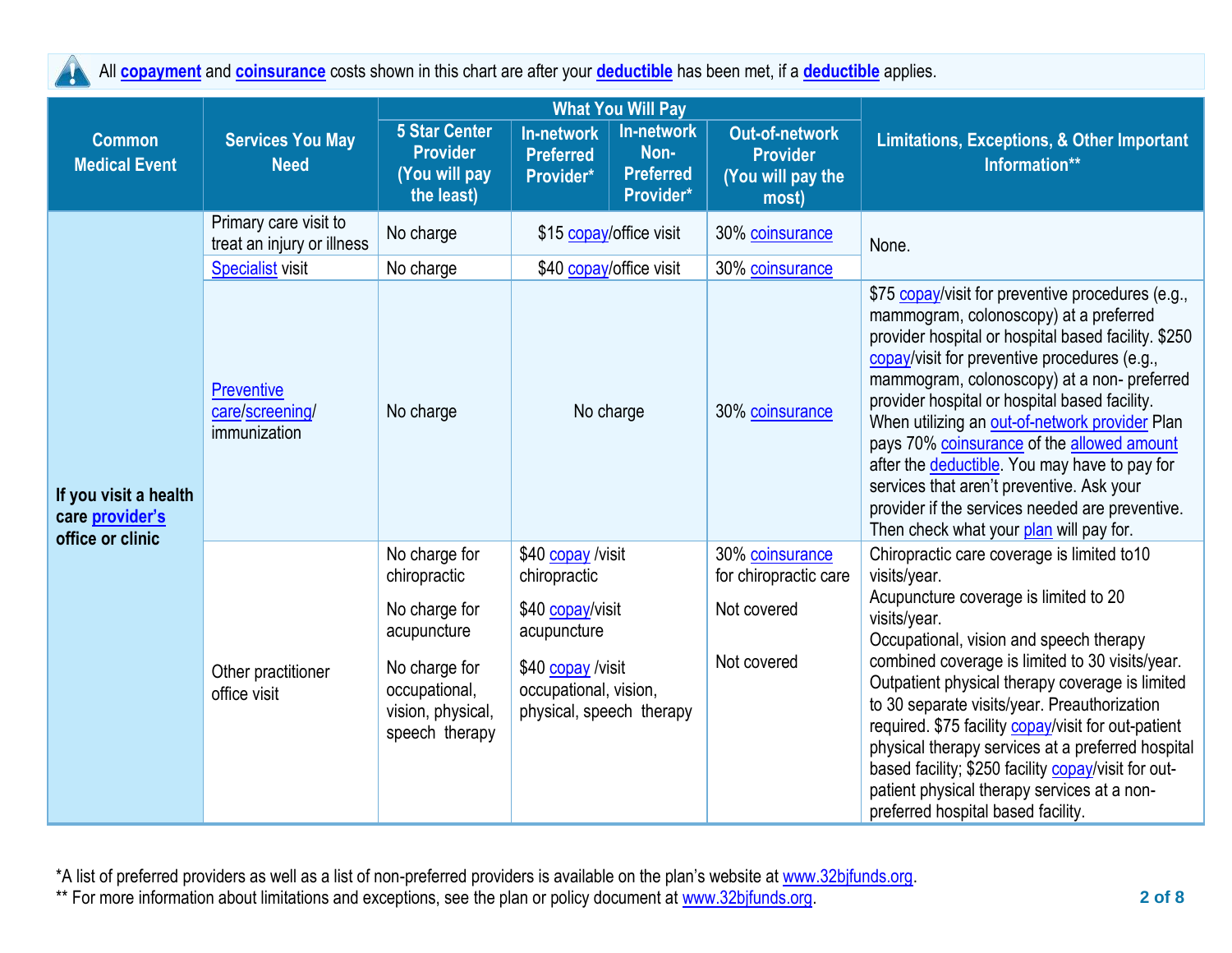|                                                                                   |                                        |                                                                        |                                                                                                             | <b>What You Will Pay</b>                            |                                                                                            |                                                                                                                                                                                                                                              |
|-----------------------------------------------------------------------------------|----------------------------------------|------------------------------------------------------------------------|-------------------------------------------------------------------------------------------------------------|-----------------------------------------------------|--------------------------------------------------------------------------------------------|----------------------------------------------------------------------------------------------------------------------------------------------------------------------------------------------------------------------------------------------|
| <b>Common</b><br><b>Medical Event</b>                                             | <b>Services You May</b><br><b>Need</b> | <b>5 Star Center</b><br><b>Provider</b><br>(You will pay<br>the least) | <b>In-network</b><br><b>Preferred</b><br>Provider*                                                          | In-network<br>Non-<br><b>Preferred</b><br>Provider* | <b>Out-of-network</b><br><b>Provider</b><br>(You will pay the<br>most)                     | <b>Limitations, Exceptions, &amp; Other Important</b><br>Information**                                                                                                                                                                       |
| If you have a test                                                                | Diagnostic test (x-ray,<br>blood work) | No charge                                                              | No charge                                                                                                   |                                                     | 30% coinsurance                                                                            | \$75 facility copay/visit for diagnostic tests<br>(excluding blood work) at a preferred hospital<br>based facility. \$250 facility copay/visit for<br>diagnostic tests (excluding blood work) at a<br>non-preferred hospital based facility. |
|                                                                                   | Imaging (CT/PET<br>scans, MRIs)        | \$75 copay/scan                                                        | \$75<br>copay/scan                                                                                          | \$250<br>copay/scan                                 | 30% coinsurance                                                                            | Preauthorization required. Failure to<br>preauthorize out-of-network services results in a<br>\$250 penalty.                                                                                                                                 |
|                                                                                   | Generic drugs                          | Not applicable                                                         | \$10 copay/up to 30 day<br>supply<br>\$20 copay/up to 90 day<br>supply<br>\$30 copay/up to 30 day<br>supply |                                                     | Covered up to what<br>Fund would pay a<br>participating retail<br>pharmacy.<br>Not covered | Formulary Only. Covers up to a 30-day supply<br>retail and up to a 90 day supply of maintenance<br>medications at CVS pharmacy or through<br>OptumRx Home Delivery.<br>If you require a brand name drug that has a                           |
| If you need drugs<br>to treat your<br>illness or<br>condition<br>More information | <b>Brand drugs</b>                     | Not applicable                                                         |                                                                                                             |                                                     | Covered up to what<br>Fund would pay a<br>participating retail<br>pharmacy.                | generic equivalent, you pay the difference in<br>cost between the brand and generic plus the<br><b>copay</b><br>Ask your doctor to call OptumRx at 1-844-569-<br>4148 for information on alternatives.                                       |
| about <b>prescription</b><br>drug coverage is<br>available at<br>www.optumrx.com  |                                        |                                                                        | \$60 copay/up to 90 day<br>supply                                                                           |                                                     | Not covered                                                                                | Certain drugs are subject to prior authorization,<br>step therapy and/or quantity limitations. Your<br>doctor can call OptumRx at 1-844-569-4148 for<br>additional information.                                                              |
|                                                                                   | <b>Specialty drugs</b>                 | Not applicable                                                         | Same copays as generic<br>and brand drugs above                                                             |                                                     | Not covered                                                                                | Specialty drugs only available through<br>OptumRx Specialty Pharmacy Program by<br>calling 1-877-838-2907. Participation in Variable<br>Copay Program may reduce specialty drug<br>copays                                                    |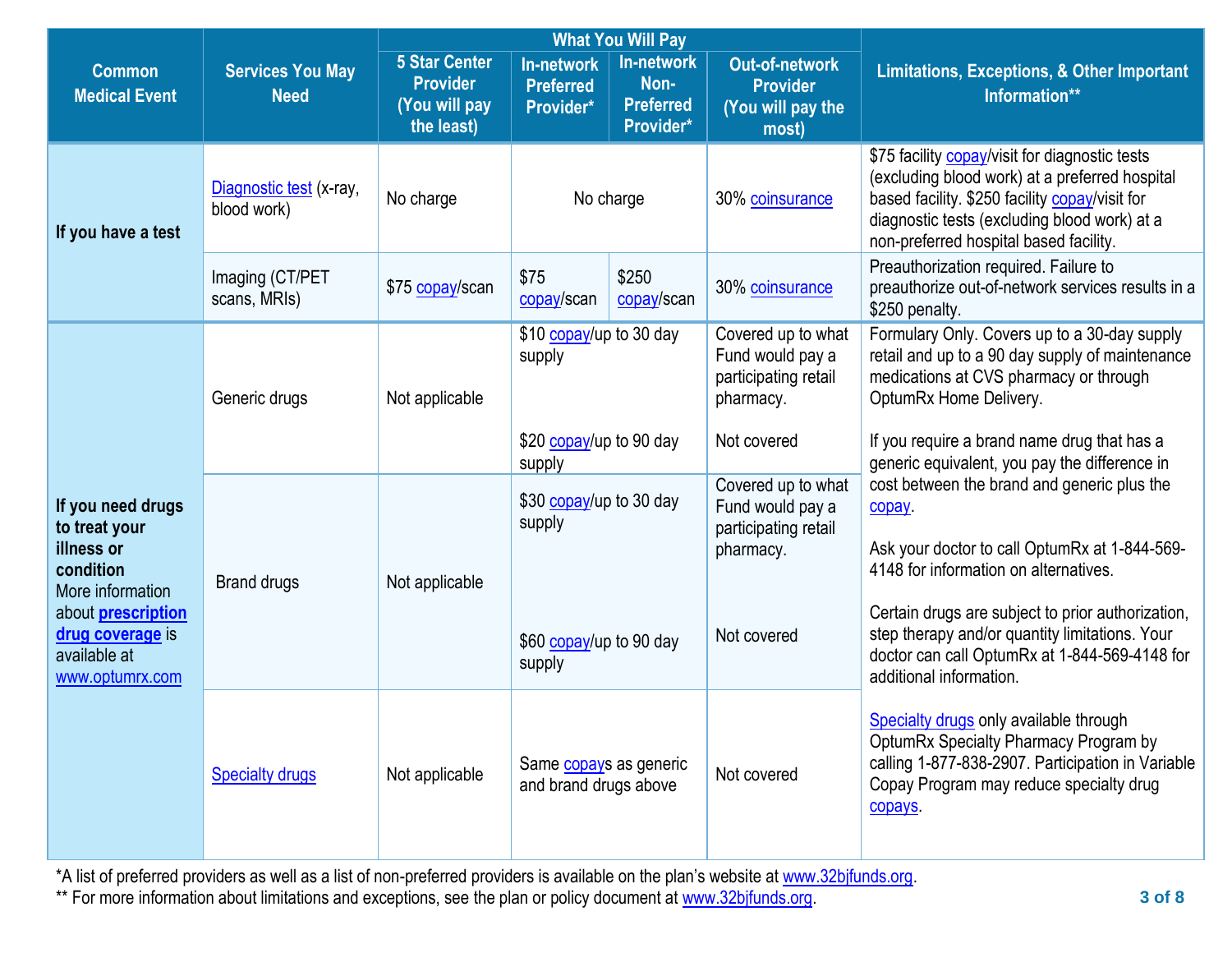|                                       |                                                      | <b>What You Will Pay</b>                                               |                                             |                                                            |                                                                 |                                                                                                                                                                                                                                                                |
|---------------------------------------|------------------------------------------------------|------------------------------------------------------------------------|---------------------------------------------|------------------------------------------------------------|-----------------------------------------------------------------|----------------------------------------------------------------------------------------------------------------------------------------------------------------------------------------------------------------------------------------------------------------|
| <b>Common</b><br><b>Medical Event</b> | <b>Services You May</b><br><b>Need</b>               | <b>5 Star Center</b><br><b>Provider</b><br>(You will pay<br>the least) | In-network<br><b>Preferred</b><br>Provider* | <b>In-network</b><br>Non-<br><b>Preferred</b><br>Provider* | Out-of-network<br><b>Provider</b><br>(You will pay the<br>most) | Limitations, Exceptions, & Other Important<br>Information**                                                                                                                                                                                                    |
| If you have                           | Facility fee (e.g.,<br>ambulatory surgery<br>center) | No charge                                                              | No charge                                   |                                                            | 30% coinsurance                                                 | \$75 facility copay/visit for outpatient services at<br>a preferred hospital-based facility. \$250 facility<br>copay/visit for outpatient services at a non-                                                                                                   |
| outpatient surgery                    | Physician/surgeon<br>No charge<br>No charge<br>fees  |                                                                        |                                             | 30% coinsurance                                            | preferred hospital-based facility.                              |                                                                                                                                                                                                                                                                |
| If you need<br>immediate medical      | <b>Emergency room care</b>                           | Not applicable                                                         | \$100 copay/visit                           |                                                            | \$100 copay/visit                                               | The copay increases to \$200 for all emergency<br>room visits after the 2nd visit within the same<br>calendar year.                                                                                                                                            |
| attention                             | <b>Emergency medical</b><br>transportation           | Not applicable                                                         | No charge                                   |                                                            | No charge                                                       | Not covered if after transport you do not receive<br>treating services.                                                                                                                                                                                        |
|                                       | <b>Urgent care</b>                                   | No charge                                                              |                                             | \$40 copay/office visit                                    | 30% coinsurance                                                 | None.                                                                                                                                                                                                                                                          |
|                                       | Facility fee (e.g.,<br>hospital room)                | Not applicable                                                         | \$100<br>copay/<br>admission                | \$1,000<br>copay/<br>admission                             | 30% coinsurance                                                 | Private rooms not covered. \$100 copay/<br>emergency admission at preferred and non-<br>preferred facilities. Preauthorization required.                                                                                                                       |
| If you have a<br>hospital stay        | Physician/surgeon<br>fees                            | Not applicable                                                         | No charge                                   |                                                            | 30% coinsurance                                                 | Failure to preauthorize out-of-network services<br>results in a \$250 penalty.<br>Certain procedures are subject to higher copays<br>if not performed at certain hospitals. For more<br>information see your SPD or call Member<br>Services at 1-800-551-3225. |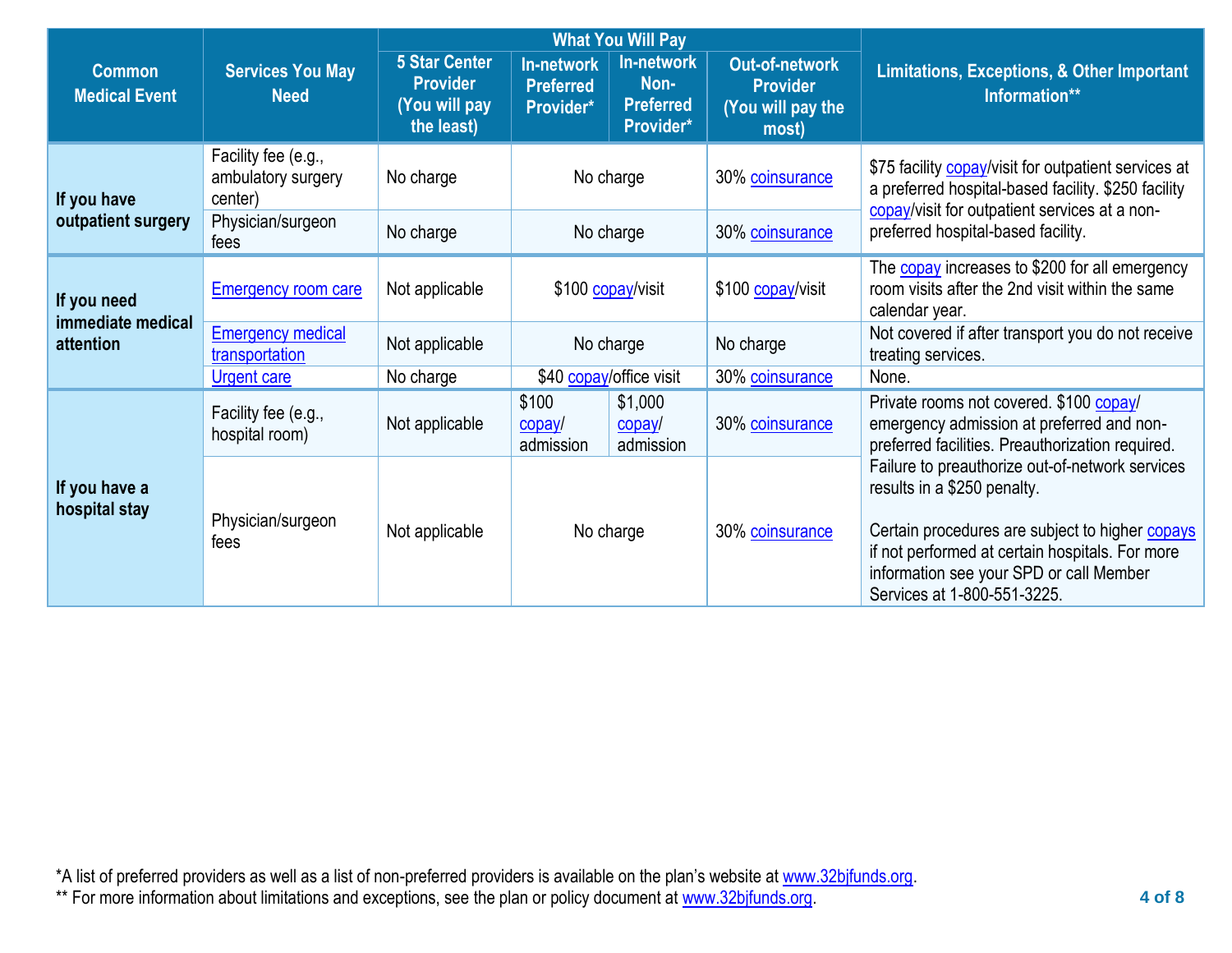|                                                                  |                                                                                |                                                     | <b>What You Will Pay</b>                           |                                                                                                                                                                                                                                                        |                                                                                                                                                                                                                                                        |                                                                                                                                                                                                                                           |
|------------------------------------------------------------------|--------------------------------------------------------------------------------|-----------------------------------------------------|----------------------------------------------------|--------------------------------------------------------------------------------------------------------------------------------------------------------------------------------------------------------------------------------------------------------|--------------------------------------------------------------------------------------------------------------------------------------------------------------------------------------------------------------------------------------------------------|-------------------------------------------------------------------------------------------------------------------------------------------------------------------------------------------------------------------------------------------|
| <b>Common</b><br><b>Medical Event</b>                            | <b>Services You May</b><br><b>Need</b>                                         | <b>5 Star Center</b><br>(You will pay<br>the least) | <b>In-network</b><br><b>Preferred</b><br>Provider* | In-network<br>Non-<br><b>Preferred</b><br>Provider*                                                                                                                                                                                                    | <b>Out-of-network</b><br><b>Provider</b><br>(You will pay the<br>most)                                                                                                                                                                                 | <b>Limitations, Exceptions, &amp; Other</b><br><b>Important Information**</b>                                                                                                                                                             |
|                                                                  | Outpatient services                                                            | \$15 copay/visit<br>No charge                       |                                                    | 30%<br>coinsurance***                                                                                                                                                                                                                                  | Inpatient, and some outpatient,<br>services require preauthorization<br>Failure to preauthorize results in a<br>\$250 penalty.<br>\$75 copay/episode of treatment for<br>outpatient services at preferred<br>provider hospital-based facilities. \$250 |                                                                                                                                                                                                                                           |
| If you need mental<br>health, behavioral<br>health, or substance |                                                                                |                                                     |                                                    |                                                                                                                                                                                                                                                        |                                                                                                                                                                                                                                                        | copay/episode of treatment for<br>outpatient services at non-preferred<br>provider hospital- based facilities.<br>***Non-participating NY inpatient and<br>outpatient substance abuse providers<br>that are not certified and/or licensed |
|                                                                  | abuse services<br>\$100<br>Not applicable<br>Inpatient services<br>copay/visit | \$1,000<br>copay/visit                              | 30%<br>coinsurance***                              | by the Office of Alcoholism and<br>Substance Abuse Services and non-<br>participating providers in all other<br>states that are not certified by a similar<br>state agency and which are not<br>accredited by The Joint Commission<br>are not covered. |                                                                                                                                                                                                                                                        |                                                                                                                                                                                                                                           |
|                                                                  | Office visits                                                                  | No charge                                           | \$15 copay/1 <sup>st</sup> visit only              |                                                                                                                                                                                                                                                        | 30% coinsurance                                                                                                                                                                                                                                        | Maternity care may include tests and<br>services described elsewhere in the<br>SBC (e.g., ultrasound.)                                                                                                                                    |
| If you are pregnant                                              | Childbirth/delivery<br>professional<br>services                                | Not applicable                                      | No charge                                          |                                                                                                                                                                                                                                                        | 30% coinsurance                                                                                                                                                                                                                                        | None.                                                                                                                                                                                                                                     |
|                                                                  | Childbirth/delivery<br>facility services                                       | Not applicable                                      | \$100 copay/<br>admission                          | \$1,000 copay/<br>admission                                                                                                                                                                                                                            | 30% coinsurance                                                                                                                                                                                                                                        | Preauthorization required. Failure to<br>preauthorize out-of-network services<br>results in a \$250 penalty.                                                                                                                              |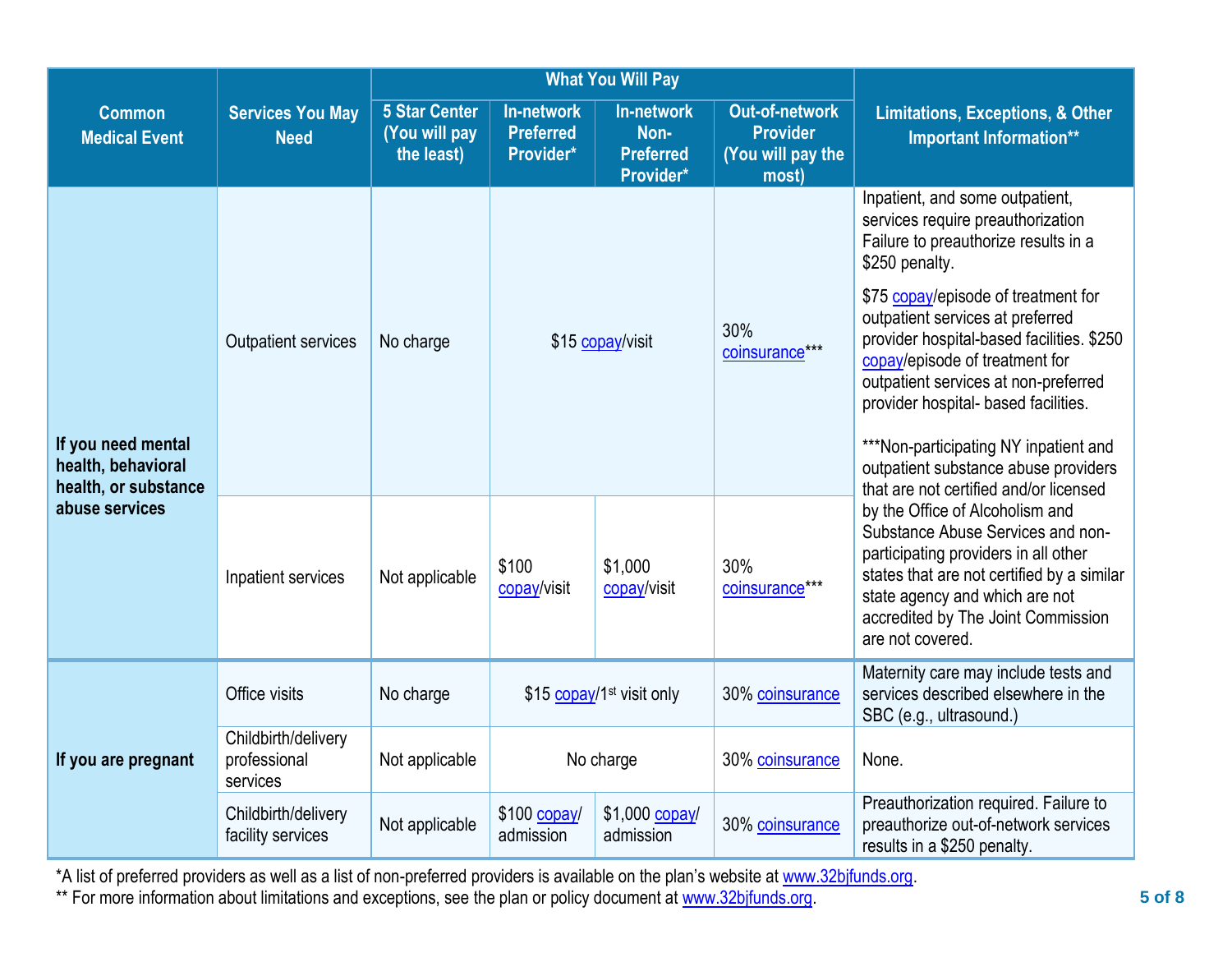|                                            |                                                                    |                                                     |                                             | <b>What You Will Pay</b>                     |                                                                 |                                                                                                              |  |
|--------------------------------------------|--------------------------------------------------------------------|-----------------------------------------------------|---------------------------------------------|----------------------------------------------|-----------------------------------------------------------------|--------------------------------------------------------------------------------------------------------------|--|
| <b>Common</b><br><b>Medical Event</b>      | <b>Services You May</b><br><b>Need</b>                             | <b>5 Star Center</b><br>(You will pay<br>the least) | In-network<br><b>Preferred</b><br>Provider* | In-network<br>Non-<br>Preferred<br>Provider* | Out-of-network<br><b>Provider</b><br>(You will pay the<br>most) | <b>Limitations, Exceptions, &amp; Other</b><br>Important Information**                                       |  |
|                                            | Home health care                                                   | Not applicable                                      |                                             | No charge                                    | Not covered                                                     | Coverage is limited to 200 visits/year.                                                                      |  |
|                                            | Rehabilitation<br><b>services</b>                                  | Not applicable                                      | No charge                                   |                                              | Not covered                                                     | Preauthorization required.                                                                                   |  |
| If you need help                           | <b>Habilitation services</b>                                       | Not covered                                         | Not covered                                 |                                              | Not covered                                                     | <b>Excluded services.</b>                                                                                    |  |
| recovering or have<br>other special health | <b>Skilled nursing care</b>                                        | Not applicable                                      | No charge                                   |                                              | Not covered                                                     | Coverage is limited to 60 days/year.<br>Preauthorization required.                                           |  |
| needs                                      | <b>Durable medical</b><br>Not applicable<br>No charge<br>equipment |                                                     |                                             | Not covered                                  | Preauthorization required.                                      |                                                                                                              |  |
|                                            | <b>Hospice services</b>                                            | Not applicable                                      | No charge                                   |                                              | Not covered                                                     |                                                                                                              |  |
|                                            | Children's eye<br>exam                                             | Not applicable                                      |                                             | No charge                                    | Not covered<br>under 19                                         | Coverage limited to 1 exam/12<br>months, if you have family coverage,<br>through Davis Vision.               |  |
| If your child needs<br>dental or eye care  | Children's glasses                                                 | Not applicable                                      | No charge                                   |                                              | Not covered<br>under 19                                         | Coverage is limited to 1 pair/24<br>months, if you have family coverage,<br>through Davis Vision.            |  |
|                                            | Children's dental<br>check-up                                      | Not applicable                                      |                                             | No charge                                    | The amount in<br>excess of the<br>allowed amount                | Coverage is limited to 2 visits in a<br>calendar year, if you have family<br>coverage, through Delta Dental. |  |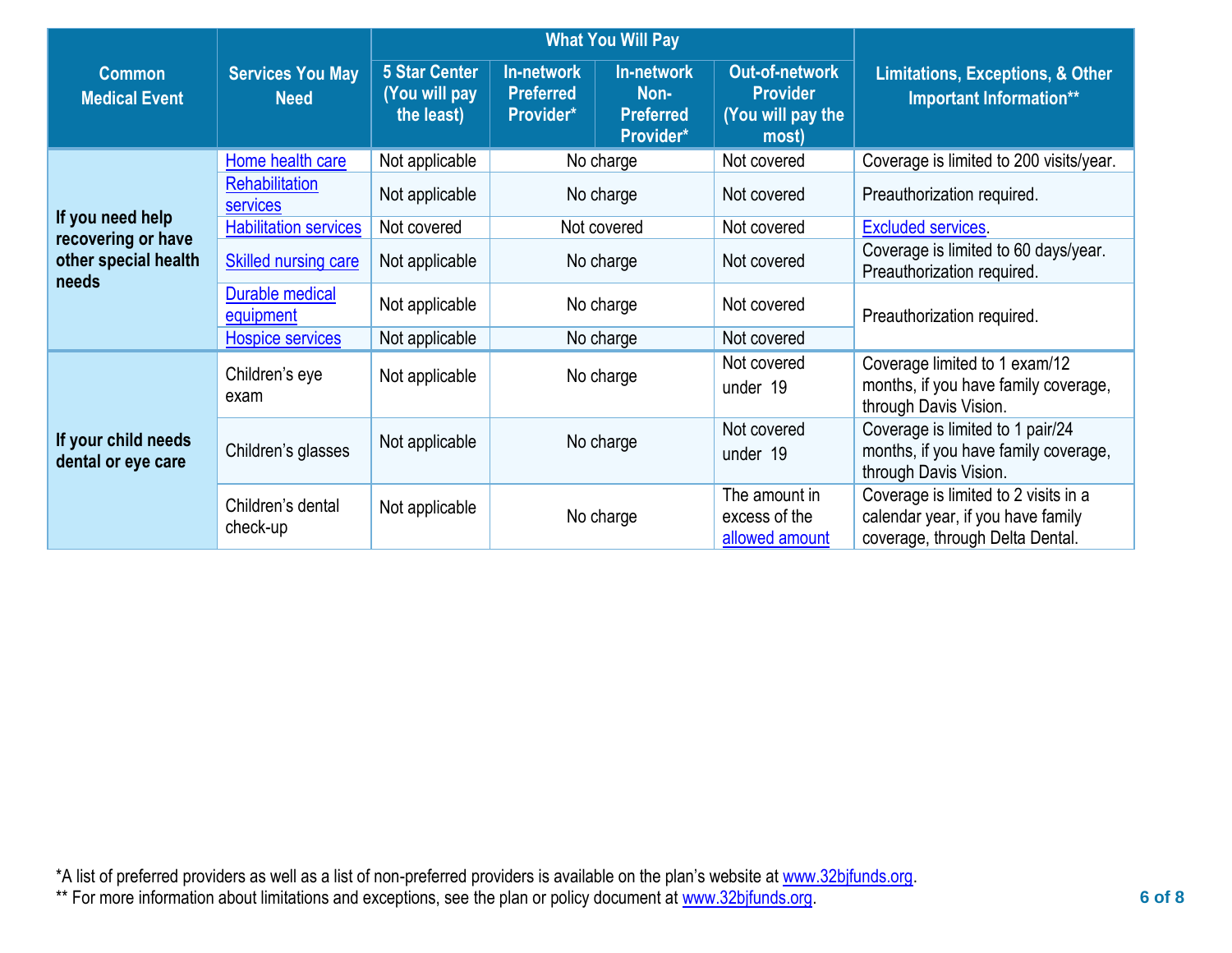| <b>Excluded Services &amp; Other Covered Services:</b>                                                                                                     |                                                                                                                                            |                                                                                                                  |
|------------------------------------------------------------------------------------------------------------------------------------------------------------|--------------------------------------------------------------------------------------------------------------------------------------------|------------------------------------------------------------------------------------------------------------------|
| Services Your Plan Generally Does NOT Cover (Check your policy or plan document for more information and a list of any other excluded services.)           |                                                                                                                                            |                                                                                                                  |
| <b>Cosmetic Surgery</b><br><b>Habilitation Services</b><br><b>Infertility Treatment</b>                                                                    | Long-term care<br>Non-emergency care when traveling outside the U.S.                                                                       | Non-preferred brand and specialty drugs<br>Private-duty nursing                                                  |
| Other Covered Services (Limitations may apply to these services. This isn't a complete list. Please see your plan document.)                               |                                                                                                                                            |                                                                                                                  |
| Acupuncture up to 20 visits per year<br>Bariatric surgery only at a 32BJ Health Fund<br>Center of Excellence<br>Chiropractic care up to 10 visits per year | Dental care (Adult) through Delta Dental<br>Hearing aids (in-network only/2 per lifetime)<br>Routine eye care (Adult) through Davis Vision | Routine foot care<br>Weight loss programs (excluding commercial<br>programs, e.g., Weight Watchers, Jenny Craig) |
|                                                                                                                                                            |                                                                                                                                            |                                                                                                                  |

Your Rights to Continue Coverage: For more information on your rights to continue your coverage, contact the [plan](https://www.healthcare.gov/sbc-glossary/#plan) at 1-800-551-3225. There are agencies that can help if you want to continue your coverage after it ends. The contact information for those agencies is: Department of Labor's Employee Benefits Security Administration at 1-866-444-EBSA (3272) or [www.dol.gov/ebsa/healthreform.](http://www.dol.gov/ebsa/healthreform) Other coverage options may be available to you too, including buying individual insurance coverage through the [Health Insurance](https://www.healthcare.gov/sbc-glossary/#health-insurance) [Marketplace.](https://www.healthcare.gov/sbc-glossary/#marketplace) For more information about the [Marketplace,](https://www.healthcare.gov/sbc-glossary/#marketplace) visit [www.HealthCare.gov](http://www.healthcare.gov/) or call 1-800-318-2596.

Your Grievance and Appeals Rights: There are agencies that can help if you have a complaint against your [plan](https://www.healthcare.gov/sbc-glossary/#plan) for a denial of a [claim.](https://www.healthcare.gov/sbc-glossary/#claim) This complaint is called a [grievance](https://www.healthcare.gov/sbc-glossary/#grievance) or [appeal.](https://www.healthcare.gov/sbc-glossary/#appeal) For more information about your rights, look at the explanation of benefits you will receive for that medical [claim.](https://www.healthcare.gov/sbc-glossary/#claim) Your [plan](https://www.healthcare.gov/sbc-glossary/#plan) documents also provide complete information on how to submit a [claim,](https://www.healthcare.gov/sbc-glossary/#claim) [appeal,](https://www.healthcare.gov/sbc-glossary/#appeal) or a [grievance](https://www.healthcare.gov/sbc-glossary/#grievance) for any reason to your [plan.](https://www.healthcare.gov/sbc-glossary/#plan) For more information about your rights, this notice, or assistance, contact: Member Services at 1-800-551-3225 or the Department of Labor's Employee Benefits Security Administration at 1-866-444-EBSA (3272) or [www.dol.gov/ebsa/healthreform.](http://www.dol.gov/ebsa/healthreform)

## **Does this plan provide Minimum Essential Coverage? Yes.**

[Minimum Essential Coverage](https://www.healthcare.gov/sbc-glossary/#minimum-essential-coverage) generally includes [plans,](https://www.healthcare.gov/sbc-glossary/#plan) [health insurance](https://www.healthcare.gov/sbc-glossary/#health-insurance) available through the [Marketplace](https://www.healthcare.gov/sbc-glossary/#marketplace) or other individual market policies, Medicare, Medicaid, CHIP, TRICARE, and certain other coverage. If you are eligible for certain types of [Minimum Essential Coverage,](https://www.healthcare.gov/sbc-glossary/#minimum-essential-coverage) you may not be eligible for the [premium tax credit.](https://www.healthcare.gov/sbc-glossary/#premium-tax-credits)

# **Does this plan meet the Minimum Value Standards? Yes.**

If your [plan](https://www.healthcare.gov/sbc-glossary/#plan) doesn't meet the [Minimum Value Standards,](https://www.healthcare.gov/sbc-glossary/#minimum-value-standard) you may be eligible for a [premium tax credit](https://www.healthcare.gov/sbc-glossary/#premium-tax-credits) to help you pay for a plan through the [Marketplace.](https://www.healthcare.gov/sbc-glossary/#marketplace)

## **Language Access Services:**

Para obtener asistencia en Español, llame al 1-800-551-3225 Kung kailangan ninyo ang tulong sa Tagalog tumawag sa 1-800-551-3225

如果需要中文的帮助,请拨打这个号码 1-800-551-3225 Dinek'ehgo shika at'ohwol ninisingo, kwiijigo holne' 1-800-551-3225

To see examples of how this plan might cover costs for a sample medical situation, see the next section.

\*A list of preferred providers as well as a list of non-preferred providers is available on the plan's website at [www.32bjfunds.org.](http://www.32bjfunds.org/)